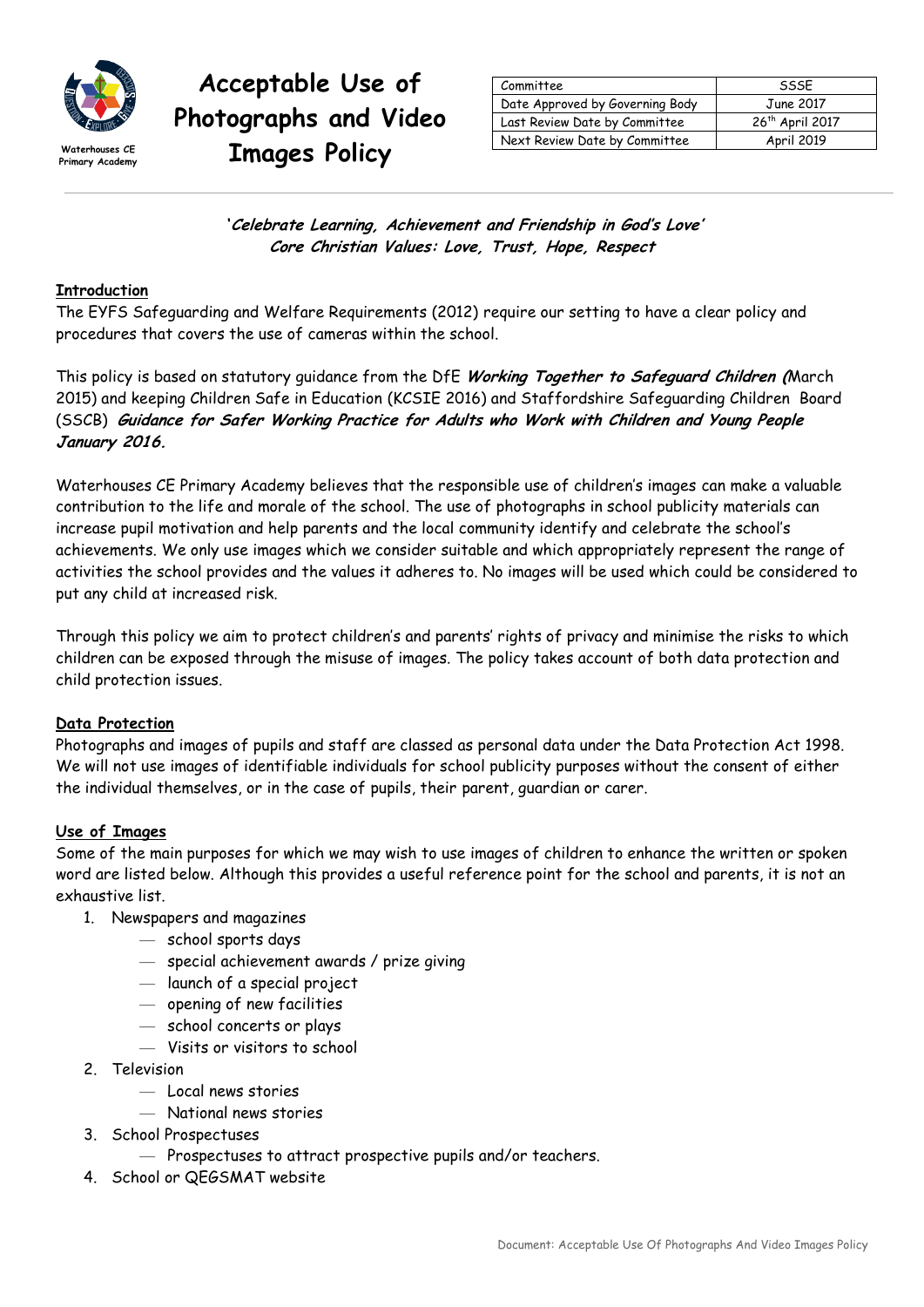— Particular care will be taken by teachers, parents and pupils when considering placing photographs or information on the website. Photographs/articles are screened very carefully to ensure that children cannot be individually identified by name or by any other means. This includes ensuring that they cannot be identified from the file name of any electronic image files that are placed on the website.

#### **General rules on using photographs of individual children**

- Parental consent must be obtained- parents will be asked to complete a consent form upon their child's admission to the school. This consent will be valid for the time the child attends the school. Once consent has been received, the school will use images as permitted within this policy. Parents may change their consent options at any time by requesting a new form and completing it as appropriate. Where the school has no record of receiving such a form, parental consent should be obtained each time the school is considering using their child's image.
- Full names of individual pupils will not be given in conjunction with their image without parental consent.
- We will not use images of a child who is subject to a court order.
- We will primarily use photographs of children as part of a group if placed on the website, with no names given.
- No personal details will be revealed in an image e.g. pupil name, address, age or telephone number.
- Only images of children in suitable dress will be used no swimwear or photographs of children whilst getting changed e.g. for PE.
- We will ensure images are stored securely, especially where electronic, and used only by those authorised to do so. File names given to electronic images of pupils will not identify the child.
- We will not re-use any photographs or recordings after your child leaves the school (unless permission has been specifically sought)

#### **EYFS- Developmental Profiles**

Photographs taken for the purpose of recording a child or group of children participating in activities or celebrating their achievements is an effective form or recording their progression in the Early Years Foundation Stage. However, it is essential that photographs are taken and stored appropriately to safeguard the children in our care.

Under no circumstances must cameras of any kind be taken into the toilets.

Only the designated school camera or school ipad is to be used to take such photographs as referred to above. Images taken on this camera must be deemed suitable without putting the child/children in any compromising positions that could cause embarrassment or distress.

All practitioners are responsible for the location and storage of the camera in a secure cupboard. Images taken and stored on the camera must be downloaded (to the setting laptop) as soon as possible, ideally once a week. The setting laptop is password protected. All photographs of children on school ipads will be deleted as soon as they have been used for the learning purpose intended.

These rules apply where photographs are taken to show learning occurs higher up the school.

#### **External Photographers**

We will ensure any external photographers invited into school are clearly briefed on what is considered appropriate in terms of content and behaviour e.g. there will be no unsupervised access to children or one-toone photo sessions at events. Identification will be worn at all times. Newspaper photographers may only take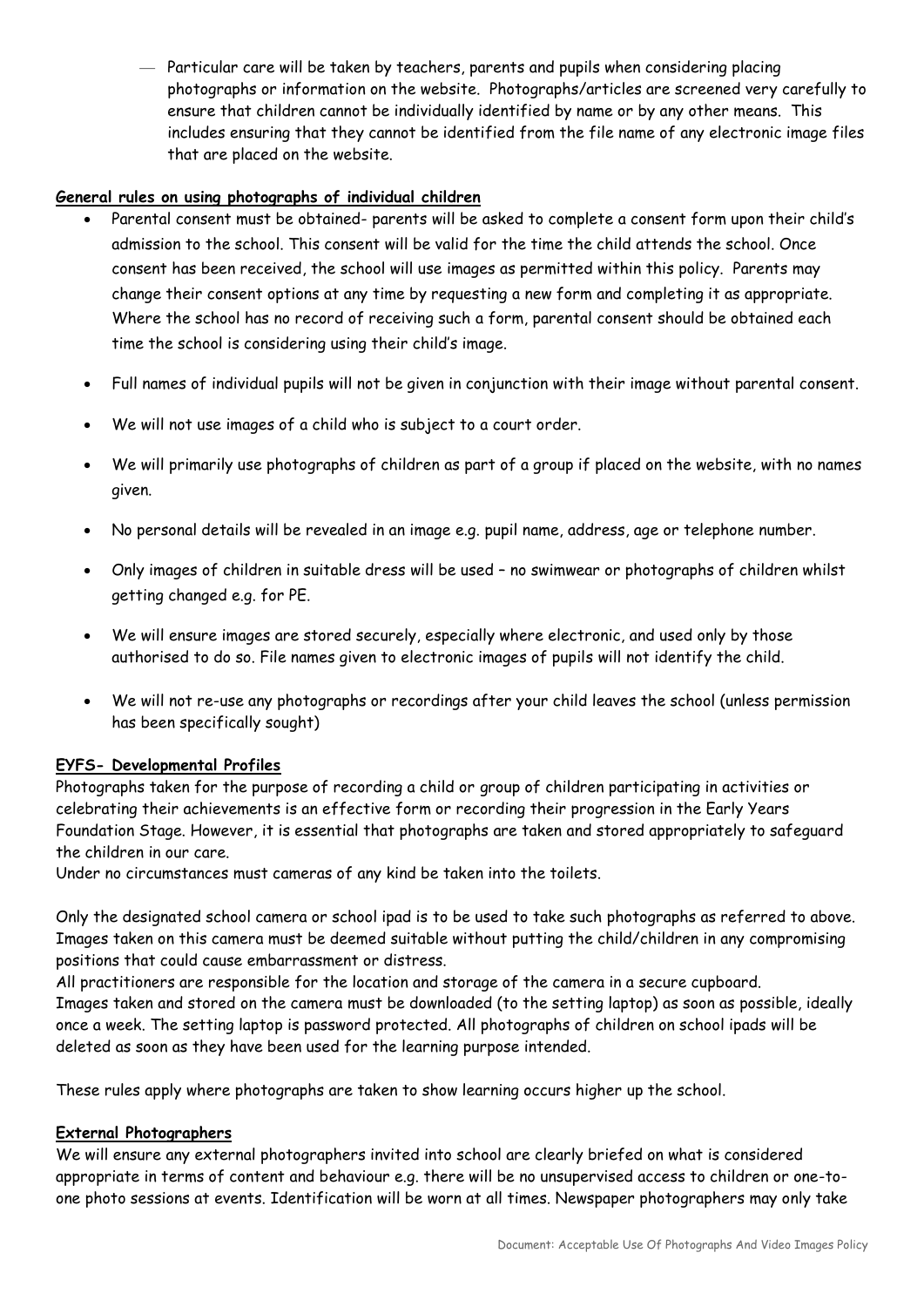photos of children with permission from the school. If asked, the school will provide names and ages of children of children for publication in newspapers providing parental consent has been given. The consent form includes permission for newspaper photographs.

#### **Mobile phones**

Misuse of mobile phones that can take and transmit images will be regarded as a breach of school discipline and dealt with accordingly. Mobile phone use in the school is in accordance with our mobile phone policy. Use of mobile phones as cameras by staff is not permitted.

#### **Child Protection**

Any evidence of the use of inappropriate images will be reported immediately to the designated child protection officer, the LA, Social Services and/or the police as appropriate.

#### **Photographs taken by Parents/Guardians for Personal Use**

We believe that parents should be able to record memorable moments within their children's school lives in photographs and/or video, where appropriate. In deciding whether or not it is appropriate to allow the use of photography/video it is important to protect the children in our care. There are occasions when it would not be appropriate e.g. when swimming or getting changed before or after a school performance.

Parents may take photographs/video of school events e.g. Christmas plays, sports days, activity days, school trips and outings. This applies to cameras, videos and mobile phones. Upon registration at the setting, parents/carers sign consent for photographs to be taken for such purpose.

Parents and relatives need to be aware that such photographs are for personal use only and must not be circulated more widely than the family. With due regard to child protection advice and data protection legislation, photographs/video should not be placed on the internet. Parents must follow guidance from staff as to when during an activity, photography/videoing is permitted and where to stand in order to minimise disruption to the activity.

#### **Responsibilities**

Governors are responsible for the review of DfE and SSCB guidance and advice to ensure that this policy remains appropriate.

The Headteacher is responsible for ensuring the images are used as set out in this policy with appropriate consent from parents.

Parents are responsible for ensuring that images are used responsibly, and are not published in the press without the permission of the school and not placed on the internet.

N.B. The school does not accept liability for parents who do not adhere to such requests.

#### **Monitoring**

Staff and Governors will review this policy every two years, taking into account advice and guidelines provided by local or national government.

The Headteacher will monitor the implementation of this policy and will ensure all staff, volunteers and students are aware of its contents. Any changes made to this policy will be communicated to parents as necessary.

**Related policies:** E- Safety policy, ICT Acceptable Use policies, Safeguarding policy, Mobile Phone policy

#### **Appendices**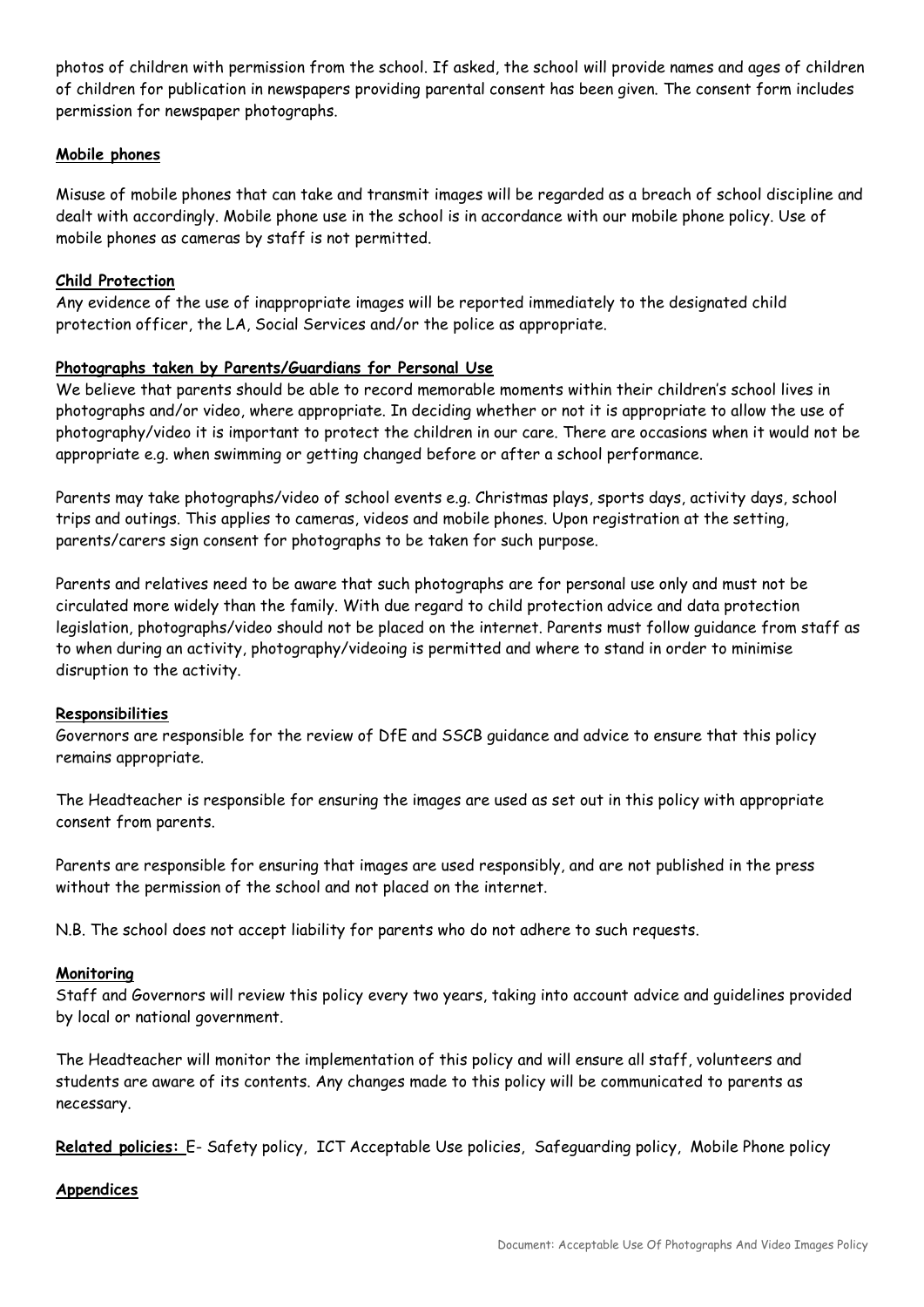Consent form for photography/videoing in school upon admission to the school. Conditions for Use.

## **Waterhouses CE Primary Academy Acceptable Use of Photographs and Video Images Policy**

### **Consent form for photography and Videoing in school**

Name of child:

Photographs of our children learning are taken on a regular basis. We may use these images for classroom displays, powerpoint presentations or in topic books to celebrate children's achievements or successes.

Still images may appear on our website or the QEGSMAT (no children's names given, usually in a group) or occasionally in printed publications (again no names) to promote the school. We may also, on occasions make video recordings.

From time to time, our school may be visited by the media who will take photos or very occasionally film footage. Newspaper photographers do request children's full names.

Please **tick** the answers to the questions below to complete this parental consent from.

|                                                                | Yes | No |
|----------------------------------------------------------------|-----|----|
| May we use your child's photograph in classroom displays,      |     |    |
| presentations (in-school) and children's topic books.          |     |    |
| May we use your child's photograph (no name given) in printed  |     |    |
| publications distributed within the school community eq        |     |    |
| promotional material, professional class group photos.         |     |    |
| May we use your child's photograph (no name given) on the      |     |    |
| school or QEGSMAT website                                      |     |    |
| May your child's photograph appear in the newspaper with their |     |    |
| full name and age if asked for.                                |     |    |
| I am happy for my child's image to appear in other parents'    |     |    |
| photos taken at school events eg the Christmas play and        |     |    |
| understand that they are for personal use only.                |     |    |
| May we record your child's image on video (school educational  |     |    |
| use only)                                                      |     |    |

Please note that the conditions for use of these photographs are on the back of this form. Please also refer to our **Acceptable Use of Photographs and Video Images Policy** for further details. This may be obtained from the school website or school office.

I have read and understood the conditions of use